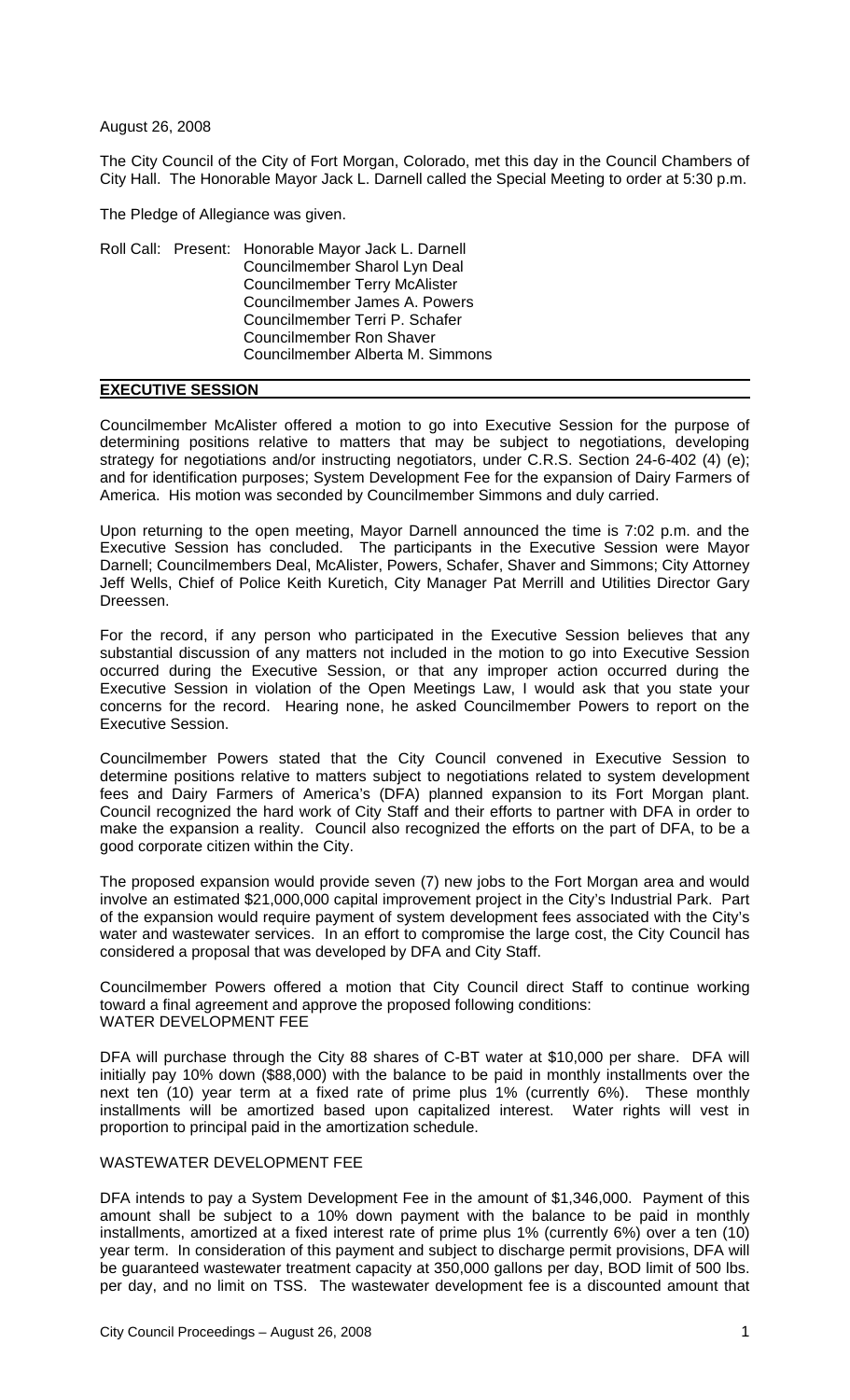was determined to be appropriate given some miscommunication and the fact that DFA will forego any other economic incentive currently available under the City's economic incentive policy.

Councilmember Powers also stated that Council would direct Staff to integrate any specific conditions discussed by, and agreed to by, the parties into a final agreement and bring that agreement back for City Council approval.

His motion was seconded by Councilmember Shaver and carried unanimously.

City Manager Merrill stated that he had been speaking to DFA engineers and they have submitted site plans for the expansion.

Mayor Darnell adjourned the August 26, 2008, Special Meeting at 7:10 p.m.

Mayor

City Clerk

L